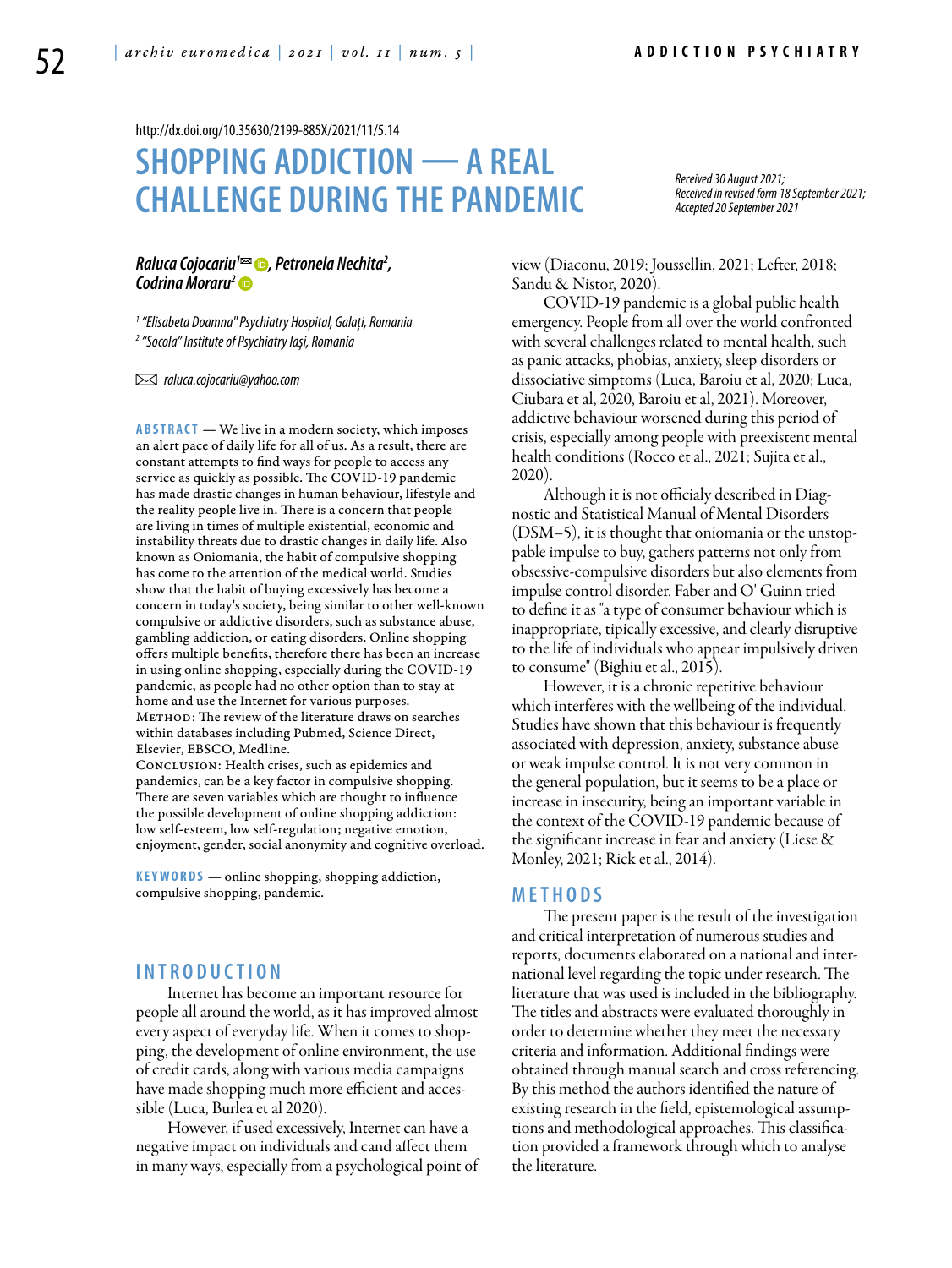Specialists in social psychology have published preliminary conclusions on the change human behavior during the pandemic. When it comes to COVID-19 pandemic, first of all people confronted with the feeling of uncertainty, a state that comes with others many feelings such as: isolation, anxiety, sadness, which represent normal reactions to the abnormal conditions people needed to adapt (Grigoras & Ciubara, 2021).

During the coronavirus outbreak (COVID-19), quarantine was used as a health strategy to reduce the transmission of the disease. Quarantine efforts ranged from quarantine to mass of large cities, to isolation in facilities provided by the state, to self-isolation at home. Even if quarantine generally serves the public good, it is also associated with psychological challenges (Mueller et al., 2007; Neaga, 2020).

The purchase of goods is rather impulsive than necessary, which leads to a elevated state. Then comes the guilt and the diminution of the positive state when one realises the impact on the financial situation. Then comes the anticipation, manifested by a strong need to shop and finally the preparation for action is made. Then the cycle restarts. People who have this condition say that there is often an uncomfortable tension that is alleviated by the act of shopping. Despite this temporary relaxation, the majority of them feel disappointed due to their lack of self-control (Lejoyeux & Weinstein, 2010).

#### **BOX 2** The four stages of compulsive buying

- 1 Anticipation: individuals feel an urge to shop
- 2 Preparation: they start to prepare for shopping and spending, e.g. deciding where to go, what to wear and which credit cards to use
- 3 Shopping: the most important phase individuals experience either a temporary relief or a great sense of excitement or even sexual feeling
- 4 Spending: soon after buying the item, they start to feel frustrated with their actions

(Black 2007a)

*Source: Cambridge University Press (Vijaya et al., 2012)*

### **RES U LTS**

There are seven predictor elements that are thought to influence the possible development of online shopping addiction, and they are as listed:

- low self-esteem is relieved by the reward or outcome
- low self-regulation
- negative emotion- a person in a negative emotional state is more likely to shop impulsively and excessively, as engaging in this type of activity is recognised to ease anxiety and stress.
- enjoyment- shopping leads to positive feelings and excitement (frequently people describe it as "a high" or "a rush") are associated with compulsive buying.
- gender-women usually do the most of household shopping, therefore they are more prone to develop this kind of addiction.
- social anonymity- online shopping allows individuals to keep their behaviour private.
- cognitive overload- cognitive stimulation by the online websites increases cognitive load, which leads to a lack of self-control (Rose & Dhandayudham, 2014).

## **DISC U SSION**

Internal and external triggers associated with the pandemic (e.g., fear of COVID-19) may increase compulsive shopping. However, it can have negative economic and psychological consequences, such as financial problems and negative effects, including guilt, remorse and anxiety. Moreover, compulsive shoppers are more likely to enage in this activity privately, thus increasing the tendency for social isolation.

In conclusion, compulsive shopping is an unhealthy habit that affects the lives of those . This condition goes beyond simple consumerism and is psychological. Some of the symptoms of compulsion include a shopping obsession, anxiety when not buying, a constant need to shop, and the purchase of unnecessary products.

#### *Acknowledgment*

This research was presented at 5<sup>th</sup> European Conference of Psychiatry and Mental Health "Galatia" 2021

### **REFEREN CES**

- 1. Baroiu, L., Dumea, E., Năstase, F., Niculeț, E., Fotea, S., Ciubara, A. B., Stefanopol, I. A., Nechita, A., Anghel, L., & Ciubara, A. (2021). Assessment of depression in patients with COVID-19 . BRAIN. Broad Research in Artificial Intelligence and Neuroscience, 12(2), 254–264. https://doi. org/10.18662/brain/12.2/204
- 2. Bighiu, G., Manolică, A., & Roman, C. R. (2015). Compulsive buying behavior on the internet. Procedia Economics and Finance, 20, 72–79. https:// doi.org/10.1016/S2212-5671(15)00049-0
- 3. Diaconu, A. I. (2019). Increasing economic competitiveness through the contribution of digitalization.